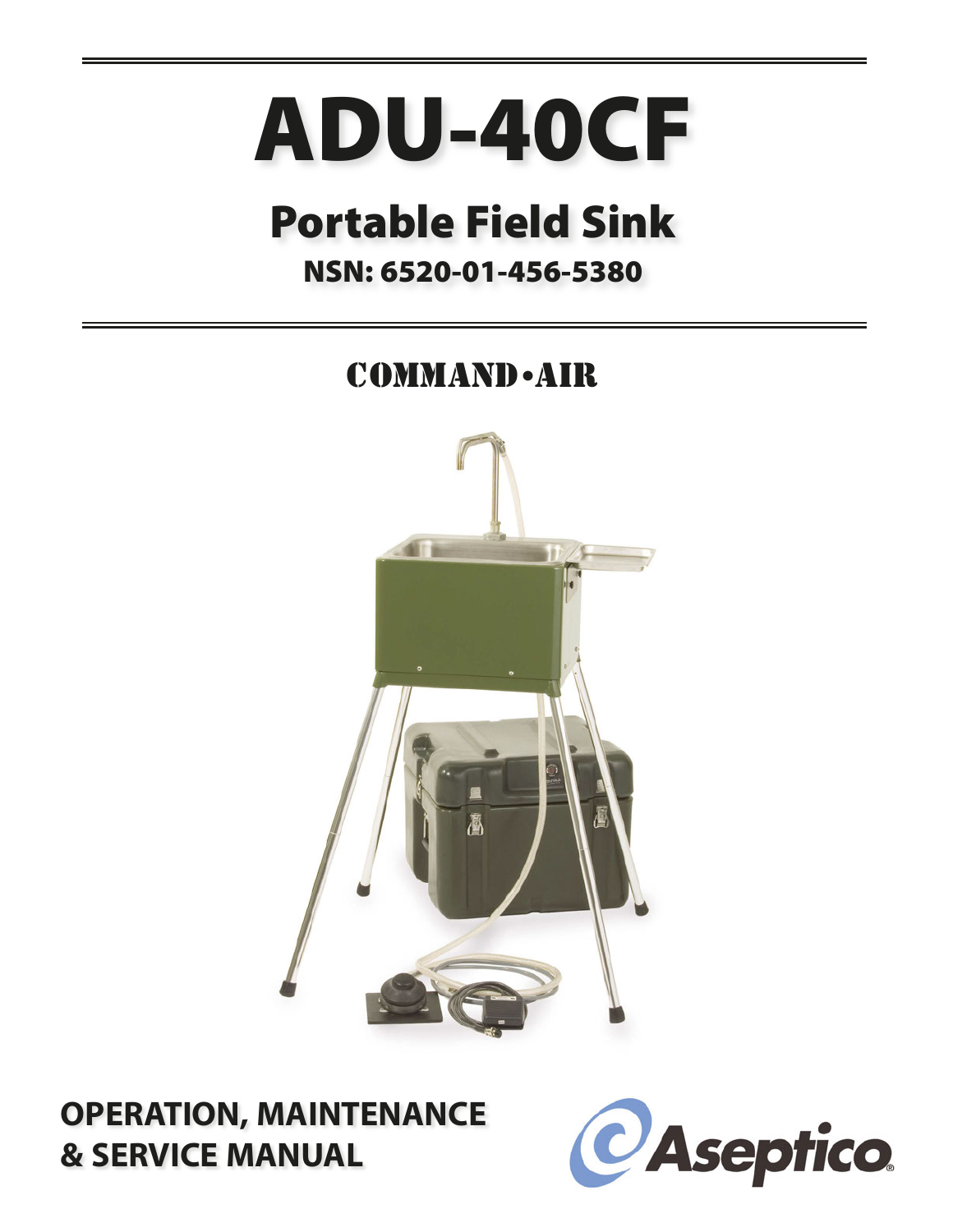#### **TABLE OF CONTENTS**

| <b>Table of Illustrations</b> |  |
|-------------------------------|--|
|                               |  |
|                               |  |
|                               |  |
|                               |  |
|                               |  |
|                               |  |
|                               |  |
|                               |  |
|                               |  |
|                               |  |
|                               |  |
|                               |  |
|                               |  |
|                               |  |
|                               |  |
|                               |  |
|                               |  |
|                               |  |
|                               |  |

#### **SAFETY PRECAUTIONS:**

Warning - Improper application, adjustment or servicing can result in serious injury. Always disconnect power source before servicing.

Warning - Do not lean on the unit. Sink structure is not designed to support human weight.

- Caution To avoid the risk of burns do not adjust the storage tank temperature control above 120 deg. Fahrenheit.
- Caution Prevent from freezing. Purge system before storage to prevent damage to lines or pump.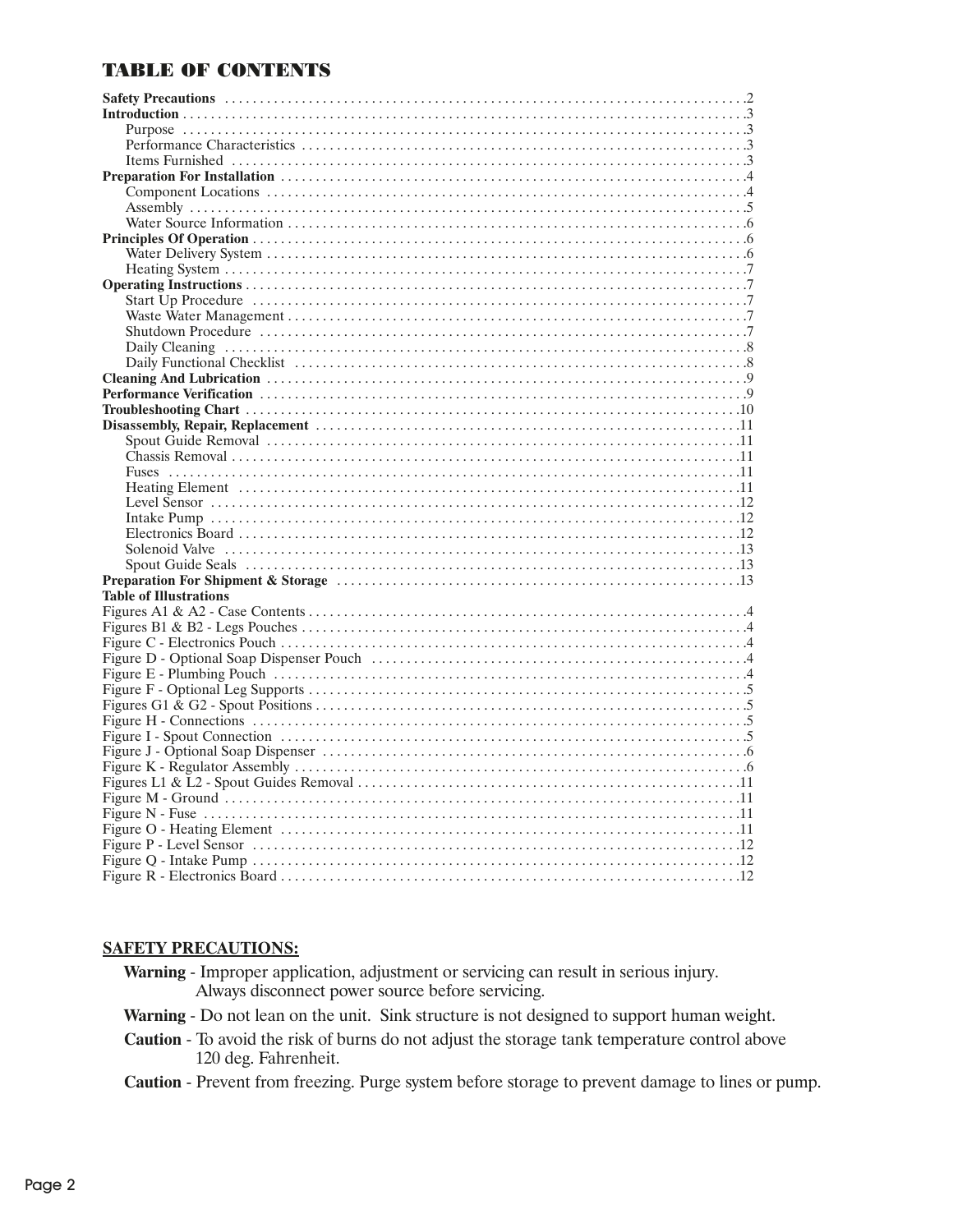#### Introduction

#### **Purpose**

The ADU-40CF Command Air Portable Field Sink provides a practical water source for mobile medical and dental operations. Both warm and cold water are available for washing and instrument cleansing as part of the process of disinfecting medical devices. Hands free operation makes surgical scrubs simple. The rigid stainless steel basin is durable and is easy to disinfect. And the accessory tray allows sink-side consolidation of all instruments. Light weight and compact size make the ADU-40CF easy to set-up and transport. To receive the best service and longest life from your Aseptico product, follow the instructions detailed in this manual.

#### **Performance characteristics**

- Weight: 48 lb.
- Size: 19 x 19 x 14 in. (external)
- Stainless Steel Basin (internal dimensions)
	- Depth from top of basin to drain: 13.9 cm
	- Width from front to back: 27.7 cm
	- Width from left to right: 33.5 cm
- Sink Chassis: Painted metal
- Sink Intake Water Connection options:
	- NATO standard jerry can
- Alternate source Water bladder (max 10 psi)
- Established pressurized water source
- Sink Waste Water Connection:
- NATO standard jerry can
- Sink flow rate: 0.68 gpm (2.2 lpm)
- Max. pump discharge head: 8.3 ft (2.5 meters)
- Pump self priming limit: 48 in. (1.2 meters)
- Heating capacity: 1500 Watts
- Tank capacity: 0.75 Gal. (2.9 Litre)
- Peak water temp.:  $106^{\circ}$  F,  $\pm 7^{\circ}$ F (41°C,  $\pm 4^{\circ}$ C)

#### **Items furnished**

- Sink unit, surgical
- Collapsible Aluminum legs (4).
- Intake and waste hoses.
- Cold water, manual pump.
- ON/OFF foot switch.
- 120V and 230V power cords.
- Stainless Steel Instrument Tray can be connected to either left or right side of sink: 6 1/2" x 10" (16.5 cm wide x 25.4 cm long).
- Grounding lug.
- Alternate source regulatory assembly to control incoming water pressure.
- Transport case for safety storing and transporting sink and all accessories includes:
- Lid seal to protect unit against water and dust
- Automatic pressure compensation valve to compensate for pressure differentials during transport by aircraft
- Carrying handle
- 2 copies Operations/Service Manual.
- 2 copies Schematic Drawing Set.

#### **Items not furnished**

- Jerry cans or alternate water supply.
- Waste water Jerry can.
- 120/230, 50/60Hz, single phase electrical power supply.

#### **Storage and handling precautions**

• Avoid freezing. To protect internal components, purge the sink's tank and lines prior to unattended periods in sub freezing conditions.

#### **Environmental conditions**

• Operating Temperature: 1° to 45° C (34° to 113° F)

 $\epsilon$ 

- Transport/Storage Temperature: 1° to 60° C (34° to 140° F)
- Relative Humidity: 5 to 95% non-condensing
- Altitude: 0 to 3048 meters (0 to 10,000 feet)







**Advena Ltd Tower Business Centre, 2nd Flr,** Tower Street, Swatar, BKR 4013 **Malta** 

WARNING: This device has been tested and found to comply with the emissions requirements of IEC 60601-1-2:2001-09. These requirements provide reasonable protection against harmful electromagnetic interference in a typical medical installation. However, high levels of radio-frequency (RF) emissions from electrical devices, such as cellular phones, may disrupt the performance of this device. To mitigate disruptive electromagnetic interference, position this device away from RF transmitters and other sources of electromagnetic energy.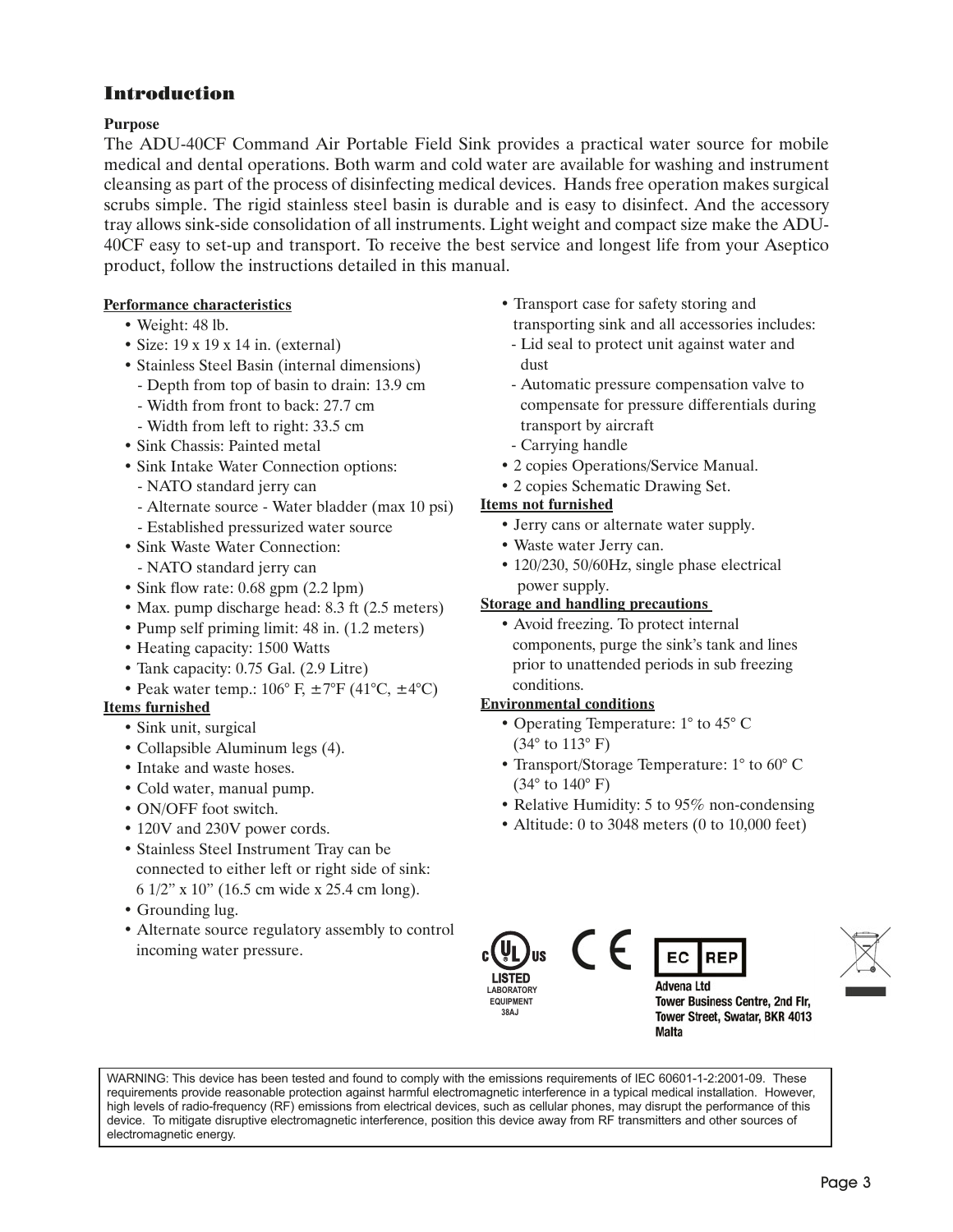#### Preparations for use and installation instructions

After removal from its original packaging, the ADU-40CF will include the following items:

#### **Case Contents: Figs A1 & A2**

- **1** Sink assembly (1)
- 2 MIL-Spec carry case (1)
- **3** Operation & Service Manuals (2)
- 4 Accessory pouches (3)
- **5** Optional Soap Dispenser pouch (1)
- **6** Optional Leg Support Kit pouch (1)



*Figure A1 - Open Case with Accessories Pouches*



*Figure A2 - Open Case with Optional Spout & Optional Accessories Pouches*

**Legs Pouches** (in lid): Figs 2A & 2B  $\bf{D}$  Legs (4) 2 Optional AA-04CF Legs-Support Kit





*Figure B1 - Legs Pouch Figure B2 - Optional AA-04CF Legs Support Kit Pouch*

#### **Electronics Pouch** (in basin): Fig C

- 120V power cord
- 2 230V power cord
- **3** Foot switch
- **4** Instrument tray

#### **Optional AA-04SD Soap Dispenser Pouch**: Fig D

- **I** Mounting Bracket Assembly
- 2 Foot Pedal & Hose Assembly
- **3** Dispenser Bottle

**Plumbing Pouch** (in basin): Fig E

- **1** Intake hose assembly
- 2 Waste hose assembly
- **3** Cold water pump assembly
- Alternate source regulator assembly 4



*Figure C - Electronics Pouch*



*Figure D - Optional AA-04SD Soap Dispenser Pouch*



*Figure E - Plumbing Pouch*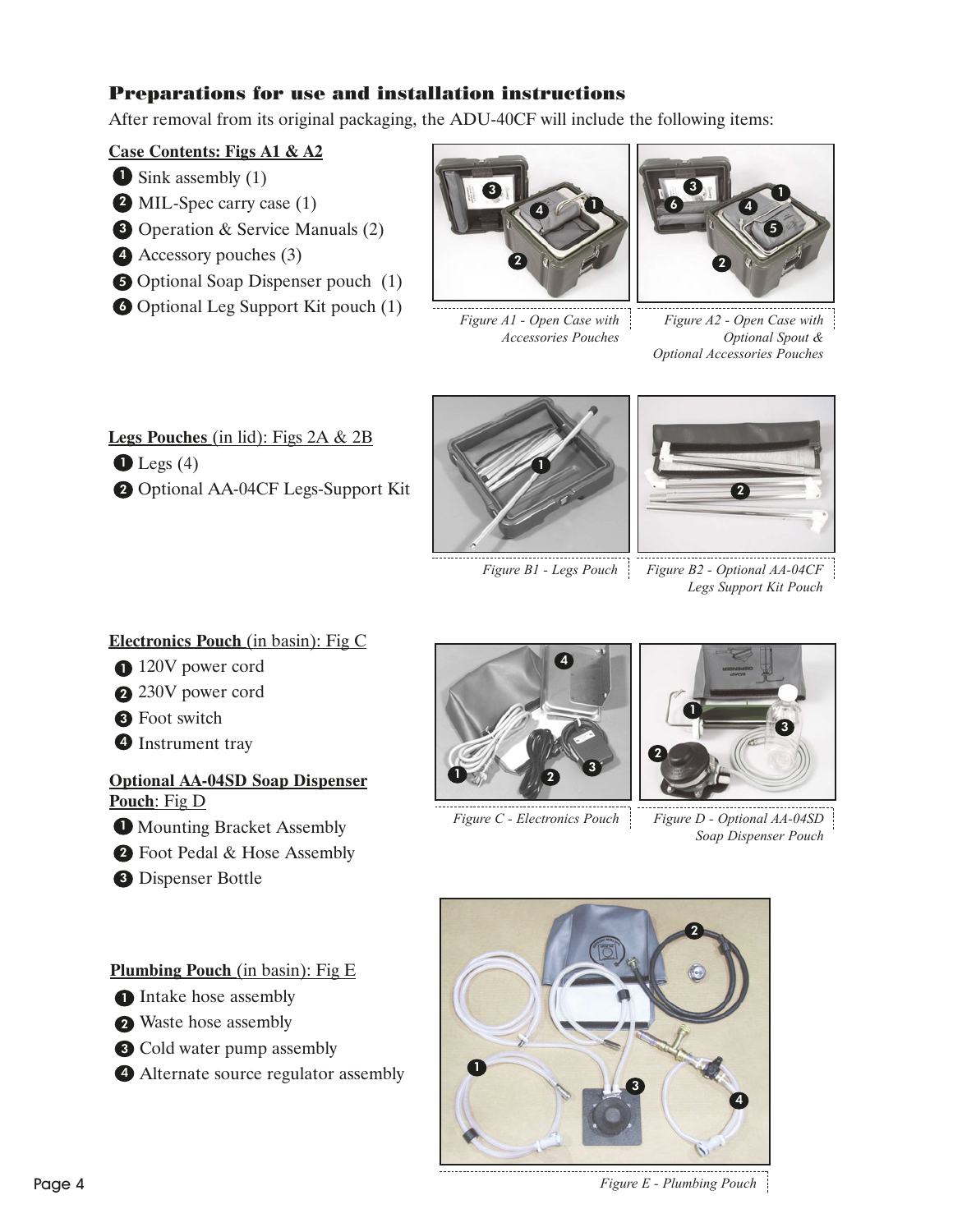#### **Assembly**

- 1. After removing the ADU-40CF Command Air Field Sink from its original packaging, unfasten all perimeter latches and remove the cover. Locate the accessory pouches and lift the sink from the carry case. *Refer to Figure A*
- 2. Remove the four collapsible legs from the legs pouch and unfold. Make sure the locking dowel engages completely. Insert the legs into the guide tubes on the
- underside of the sink chassis and twist to engage the lock-pin and secure.
- 3. Optional Leg-Support Kit (AA-04CF): *Refer to Figure F*
	- **a)** Remove the black rubber feet from the existing sink legs.
	- **b)** Unfold the optional leg support sections and join together to make two complete supports.
	- **c)** Insert right front sink leg into white plastic knuckle on end of optional support. Insert right rear sink leg into other end of support. Repeat on left side of sink with second support.

(Note: The leg supports will also function properly when *Figure F - Optional Leg Supports* installed between the two front sink legs and two back legs.)

4. Raise the sink spout to the fully extended position. *Refer to Figures G1 & G2*



*Figure G1 - Spout Position*

5. Remove the contents of the plumbing pouch. Attach the intake hose assembly to the quick

- connect, labeled "WATER INPUT" on the underside of the sink. Immerse the hose weight in the source jerry can (not provided) to the preset distance and secure the line using the attached push-on cap. *Refer to Figure H*
- 6. Attach the waste hose to the underside of the sink. Place the opposite end in a waste water jerry can (not provided). Secure the line using the push on cap. *Refer to Figure H*
- **7.** If desired, attach the components of the cold water pump assembly (refer to Figure E) to dispense cold water.
	- **a)** Unpack the manual foot pump and tubing assembly.
	- **b)** Attach the hose adapter to the sink spigot. *Refer to Figure I*
	- **c)** Place the foot pump on a level section of ground and attach the

other end to water source. Prime the lines



by depressing the foot pump several times, until water flows into the sink. *Refer to Figure E*

8. Remove the contents of the electronics pouch. Attach the electric ON/OFF foot switch to the foot switch connector, labeled "FOOT SWITCH", on the underside of the sink. *Refer to Figure H*

9. Select the appropriate power cord for the power source. Connect the cord on the underside of the sink and secure it using the retaining clip connector. Plug the other end into the power source. The sink will operate on either a 120V or a 230V power supply. The green L.E.D. by the spout will light indicating power. *Refer to Figure H*

*Figure I - Spout Connection*

**Optional Leg Supports Assembled**



*Figure H - Connections* **Grounding Stud**

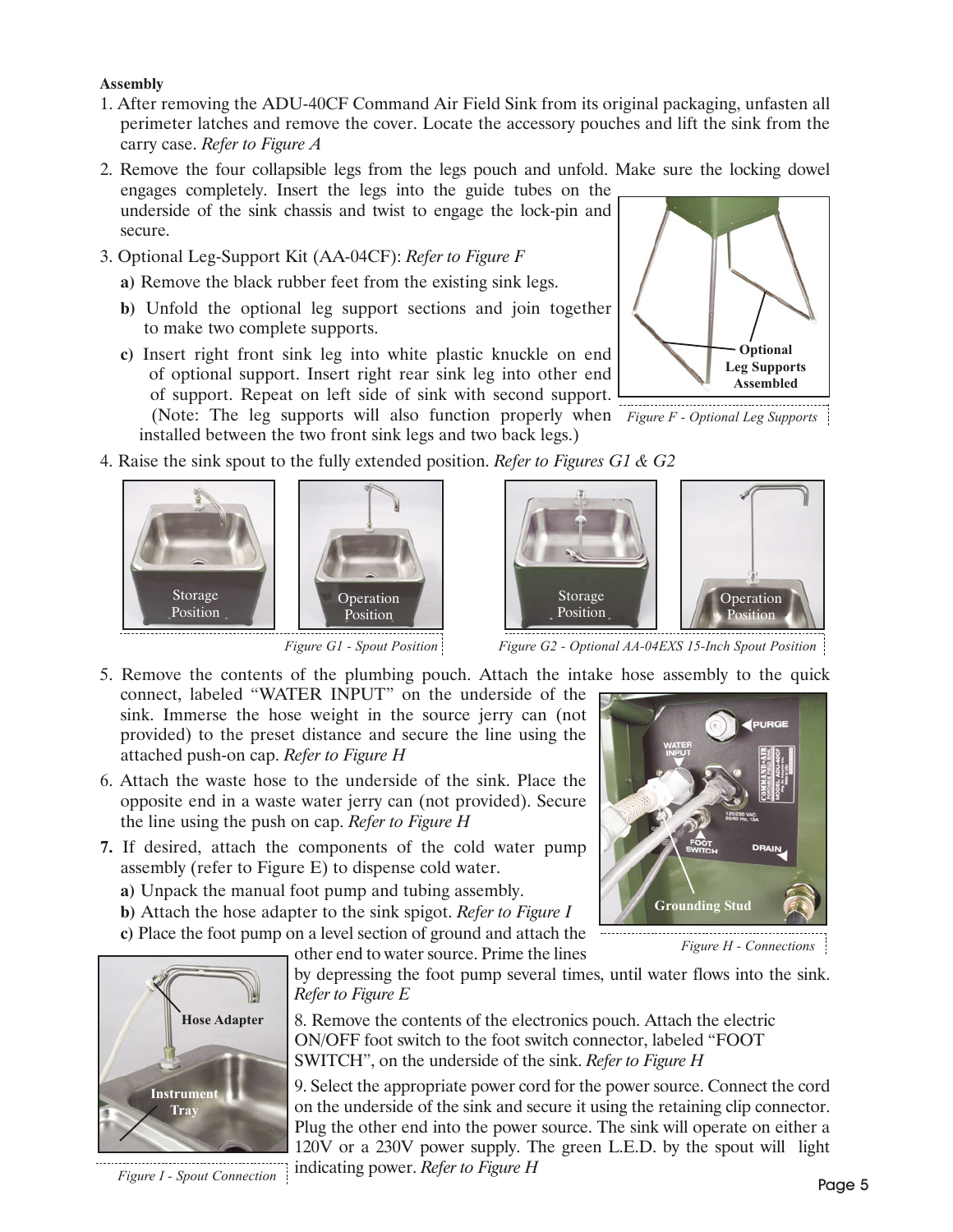- 10. If desired, attach the instrument tray and/or optional soap dispenser to either side of the sink :
	- **a)** Instrument Tray : Secure the tray with the thumbscrews (*Figure I*).
	- **b)** Optional Soap Dispenser (*Refer to Figure J*):
		- Position the mounting bracket against the lip of the basin as shown. Secure the bracket with the thumbscrew.
		- Fill plastic dispenser bottle with medical-grade cleansing agent/soap, to within 1/2-inch from top.
		- Guide the mouth of the plastic bottle over the lower end of the soap spout and carefully screw bottle upwards into the cap.
		- Attach opposite end of 1/4-inch clear air hose (mounted to top of bottle cap) to the quick disconnect located on the end of the foot pedal air-supply hose.
- 11. The ADU-40CF is constructed with full electrical protection; however, provisions have been made to attach an external ground rod (not provided) to a grounding stud on the underside of the sink. *Refer to Figure H*



*Figure J - Optional AA-04SD Soap Dispenser*

#### **Water Source Information**

The ADU-40CF is designed to operate from jerry cans and from a variety of alternate water sources. If the ADU-40CF is to be used with an alternate water supply, the source will determine the required intake configuration. For operation from either a jerry can or a bladder water supply having a pressure between -2 psi and 10 psi (a supply height ranging from 4 ft. below to 23 ft.

above the sink basin) appropriate flow rates can be generated by the sink's internal pump. Connection to this type of source can be made using the existing intake tube. For connection to an established water source with an operating pressure above 5 psi, the regulator assembly is required. Attachment is performed by disconnecting the intake hose and replacing it with the regulator assembly. *Refer to Figure K.* A line from the water supply having male garden hose threads can then be attached to the Y-connector on the regulator assembly. **Note:** The cold water foot pump should be used in conjunction with a jerry can for cold water.



*Figure K - Regulator Assembly*

#### Principles Of Operation

#### **Water Delivery System**

The water delivery system consists of the main pump, the solenoid valve, the cold water foot pump and the alternate source regulator assembly. When the ON/OFF foot switch is depressed, the internal electric pump moves water through the tank where it is warmed. The solenoid valve serves as the flow control mechanism when the sink is operated from a pressurized water source. The solenoid valve is normally closed and is actuated by depressing the foot switch. The cold water foot pump manually delivers water from the source to the basin without warming. If required, the manual pump may be used to partially prime the intake line. To use a pressurized water supply the regulator assembly is connected between the sink and the source. The regulator will reduce the water's flow to match the sink's heating capacity and will dampen the effects of system pressure fluxuation.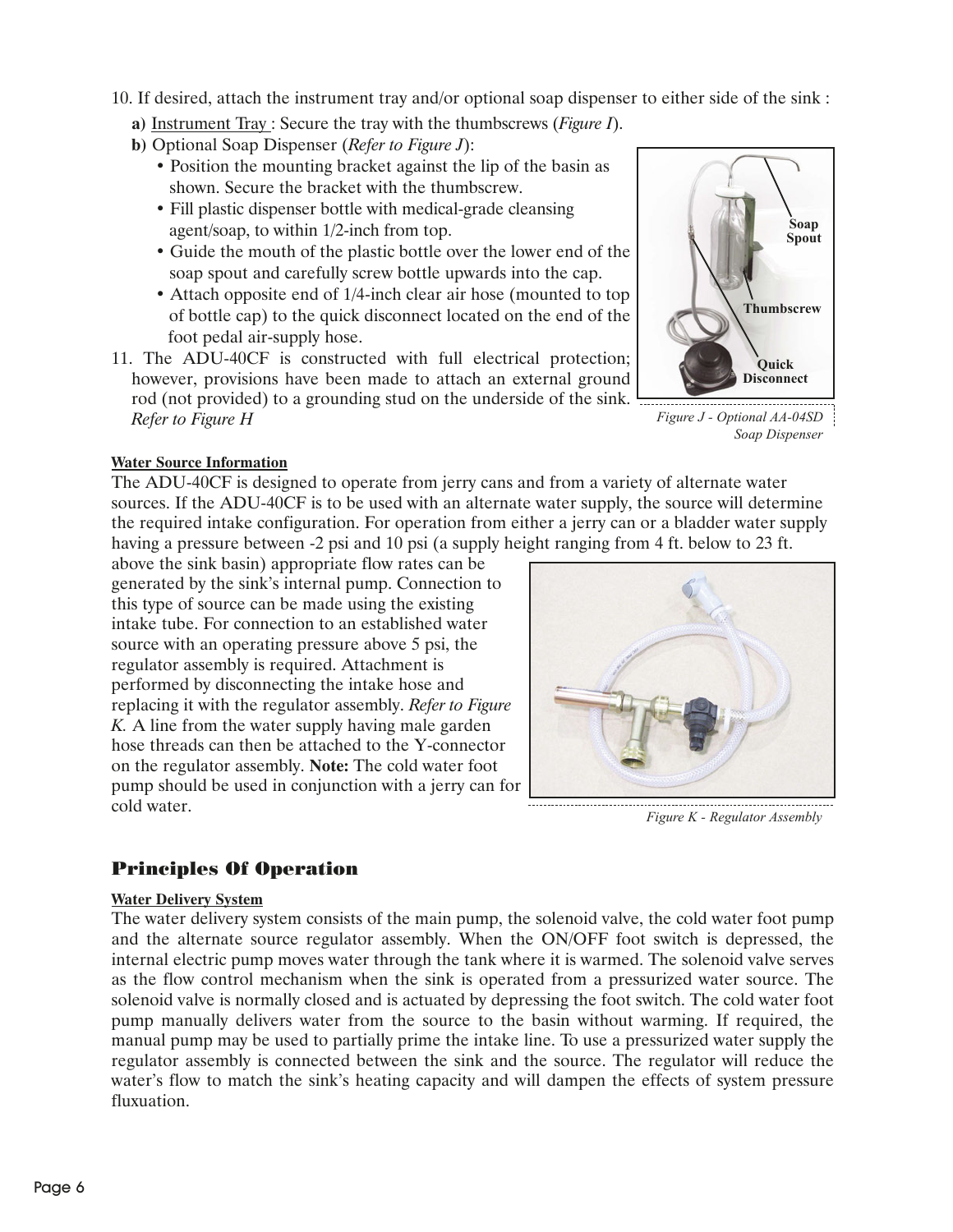#### **Heating System**

The Heating System is composed of the tank, the extendible spout, the tank level sensor, the tilt shutoff sensor, the control circuitry and the heating element. The tank is the reservoir for the water to be heated. The spout position determines the volume of water stored in the tank. The tank level switch, located at the top of the tank, activates the heating element. To allow the level switch to actuate and begin the water warming process, the spout must be in the extended position and the sink must be standing in its intended upright position. Tilting the sink at an extreme angle will actuate the automatic shutoff sensor, which prevents damage to the sink's heating element. The orange L.E.D. by the spout will light to indicate that the tank is full and the warming processes is active. The control circuitry will stop the heating process when the water temperature reaches 106 deg. Fahrenheit,  $\pm 7^{\circ}F$  (41 deg. Centigrade,  $\pm 4^{\circ}C$ ). Heating will resume when the water temperature falls below 97 deg. Fahrenheit (36 deg. Centigrade).

#### Operating instructions

#### **Start-up procedure**

Once the Set-Up is complete, prime the system by depressing the foot switch. Allow one and a half minutes for the internal tank to fill. Release the foot switch when water begins to flow from the spout. The orange L.E.D. by the spout will light when the tank has filled indicating that the heating element is active. The orange L.E.D. with go out when the tank water is warmed. If desired, prime the cold water line by depressing the foot pump several times until water flows into the sink.

To operate the sink depress the ON/OFF foot switch for warm water or the foot pump for cold water. Water will automatically be warmed as it flows through the internal water tank. The outlet temperature will vary with consumption and source temperature. As a general rule, a full tank of room temperature water will take two and a half to three minutes to warm to the shut off temperature of 106 deg. Fahrenheit (41 deg. Centigrade).

#### **Optional Soap Dispenser**

Position the optional soap dispenser foot pedal at a convenient location directly underneath sink. Press foot pedal to dispense soap. Note: The foot pedal may require repeated pumping initially, to create proper siphon pressure.

#### **Waste Water Management**

Fluid level in the waste container should be managed in such a way as to avoid overflow. This risk is minimal when operating from a jerry can. When operating from a source greater than the waste jerry can, care should be taken to monitor waste water level carefully.

#### **Shut down procedures**

- 1. Drain all water from the sink basin and clean the drain catch. Dry components before storage.
- 2. Drain and disconnect the cold water supply line and the drain hose. Use the manual pump to assist in draining the cold water supply line.
- 3. Disconnect the intake hose from the quick connect labeled "WATER INPUT" and reattach it to the quick connect labeled "PURGE". If the water in the reservoir is to be reclaimed, leave the weighted end of the intake hose in the source jerry can. Otherwise, purge the water in the tank to a waste water jerry can or the ground. **NOTE:** To avoid contamination, minimize intake hose contact with waste water.
- 4. When water stops flowing from the tank, depress the foot switch briefly while intermittently pressing upward on the nub of the "WATER INPUT" quick disconnect. This process will purge the pump and the internal supply lines. Release the foot switch when water ceases to flow from the intake hose.
- 5. Disconnect all electrical power.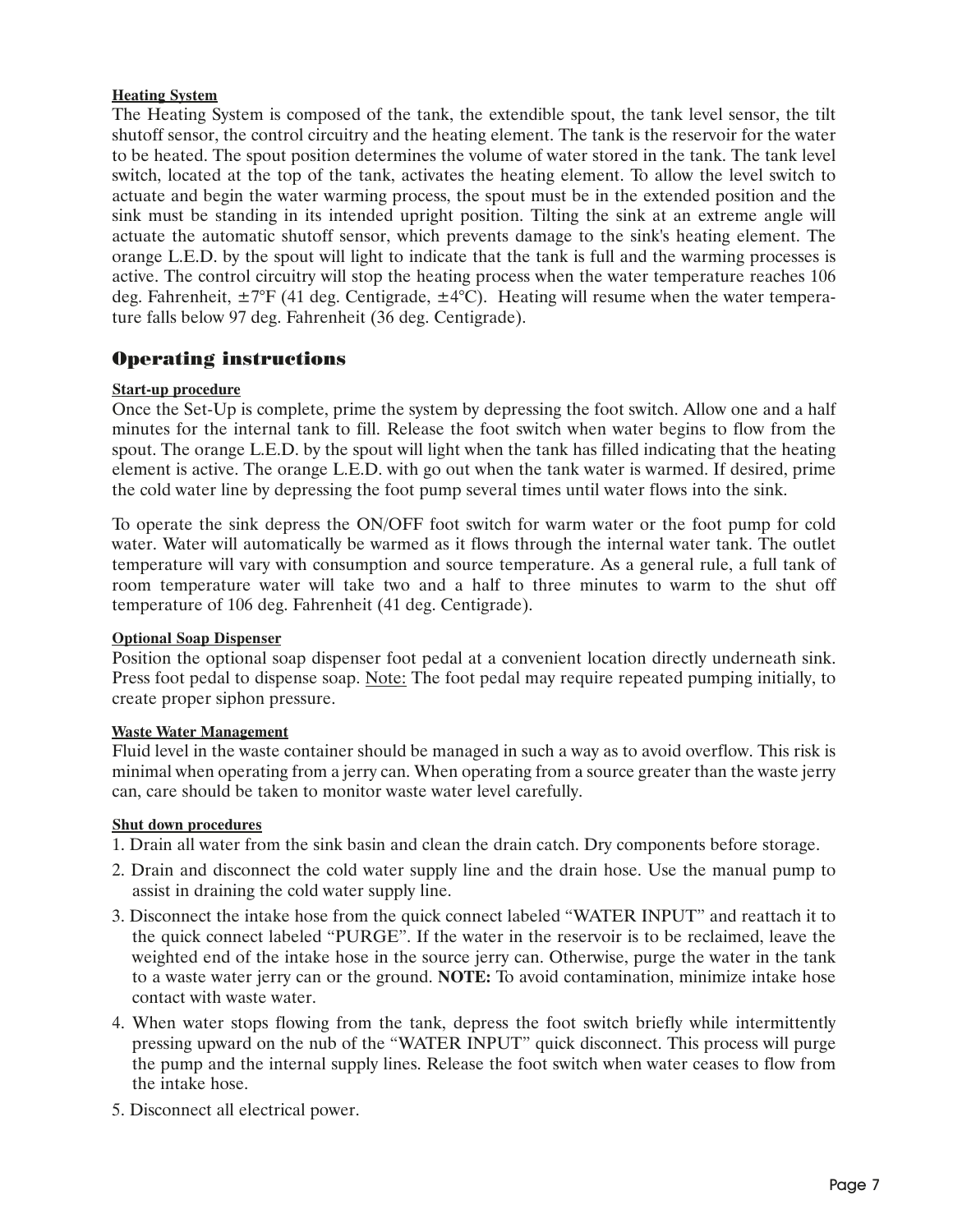- 6. Drain and disconnect the intake hose. Disinfect all hoses which have come into contact with waste water using a dilute bleach solution.
- 7. Store the intake, cold water and drain hoses along with the alternate source regulator in the plumbing pouch. Be sure to coil tubing carefully to avoid kinking. Dry components as thoroughly as possible before storage.
- 8.Disconnect the ON/OFF foot switch, power cord, and instrument tray. Store these items in the electronics accessories pouch. Disconnect optional soap dispenser if used and flush out the soap spout. Pack and store dispenser components in pouch.
- 9. Twist loose and remove the four sink legs, or optional leg supports if used. Fold and store components in their appropriate pouches.
- 10. Place the sink into the case with the sink sides aligned with the case handles. Store the plumbing and electrical pouches, and optional soap dispenser pouch if used, in the sink basin. Lower the sink spout, or slide the Locking Cap up the tube and pivot the optional 15-inch spout forward until it lies flat with top surface of basin.
- 11.Store the leg and optional leg-support pouches in the lid. Place the lid and secure all perimeter latches. *Reference figure A*

#### **Daily cleaning**

All hoses which have come in contact with waste water during operation must be disinfected with a dilute bleach or equivalent solution, prior to storage. Disinfect exposed sink parts in accordance with conventional medical/dental practice.

#### **Daily functional checklist**

- **Observation of the following conditions will ensure that the ADU-40CF is functioning normally.**
- 1. The green L.E.D. by the spout lights when the unit is connected to a power source.
- 2. The pump can be heard running when the ON/OFF footswitch is depressed.
- 3. The spout is fully extended.
- 4. When the tank is filled the orange L.E.D. lights indicating the heating element is operating.
- 5. Once primed, the intake lines retain their water level when the pump is not operating.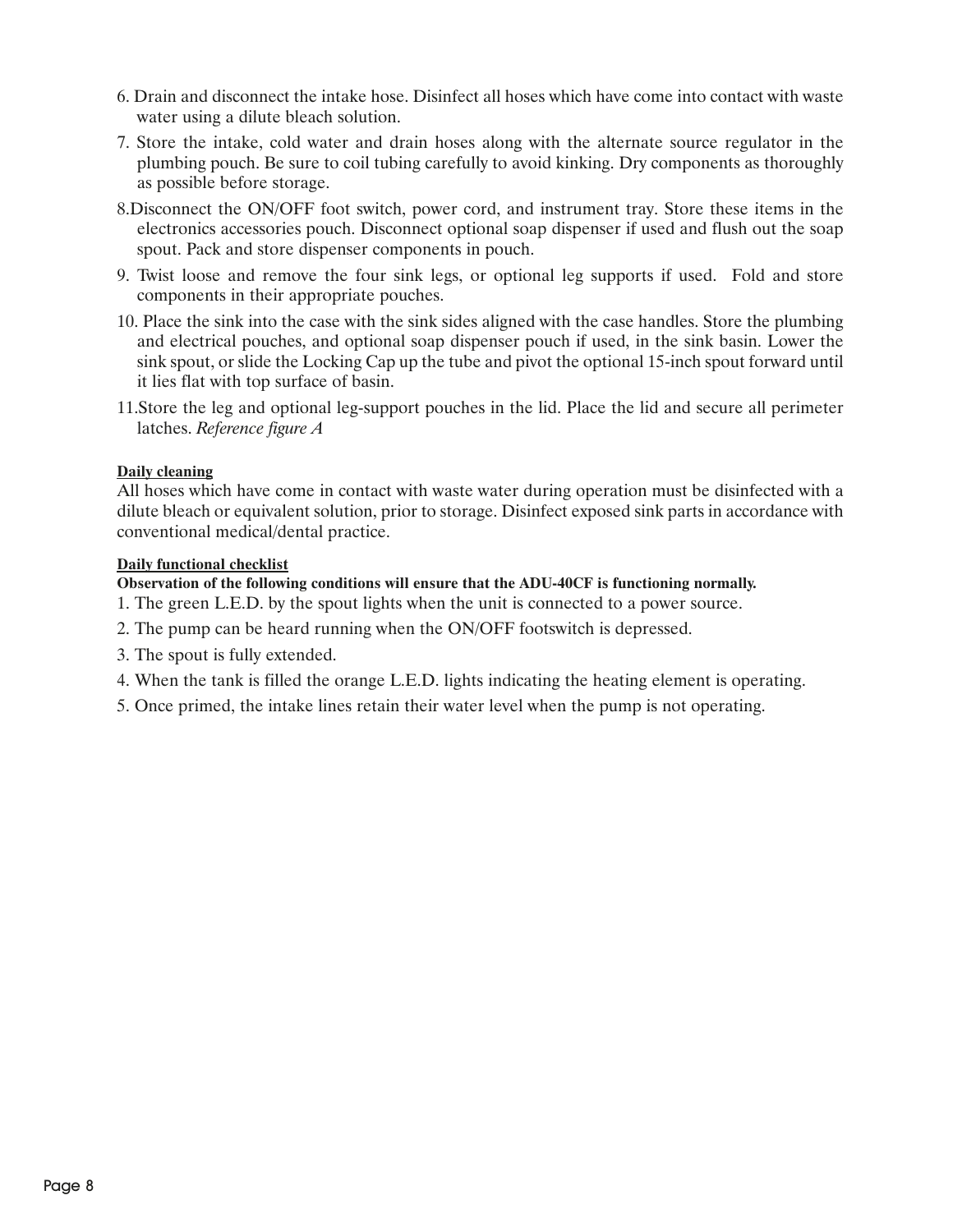# Maintenance and Servicing Instructions

#### Part Numbers and Assembly Details

Refer to the included Schematic Drawing Set (PN 421204) for component part numbers and additional service instructions.

#### Cleaning and lubrication

The external surfaces of the ADU-40CF's chassis, spout, basin and accessory tray can be cleaned with a commercial medical/dental disinfectant. Sink hoses contacting waste water must be disinfected after each session. To minimize the risk of corrosion, chlorine based cleaners should not be used to clean the interior of the water storage tank or the sink's legs. After a time, the lines used in the plumbing may develop a milky mineral deposit. This scale can be reduced by flushing the lines with a dilute bleach or ammonium solution. External components will be sufficiently maintained by a cleaning regiment consistent with standard medical and dental practice. Internal components do not require lubrication or have special cleaning instructions.

#### Performance verification and Inspection

No specific inspection schedule needs to be maintained for this unit. Components have been selected for their maintenance free service life. The drain catch should be cleaned after each use. Verifying that the following conditions are satisfied during operation will ensure proper function. These conditions should be verified as the final step of any major repair.

- 1. The green L.E.D. by the spout lights when the unit is connected to a power source.
- 2. The pump can be heard running when the ON/OFF footswitch is depressed.
- 3. The tank fills when the footswitch has been depressed for two minutes and the orange L.E.D. lights to indicate the heating element is operational.
- 4. The orange L.E.D. goes out when the peak water temperature of 106 degrees Fahrenheit (41 degrees Centigrade) is reached.
- 5. The orange L.E.D. relights and heating resumes when the heated water falls below a temperature of 97 degrees Fahrenheit (36 degrees Centigrade).
- 6. Once primed the intake lines retain their water level when the pump is not operating.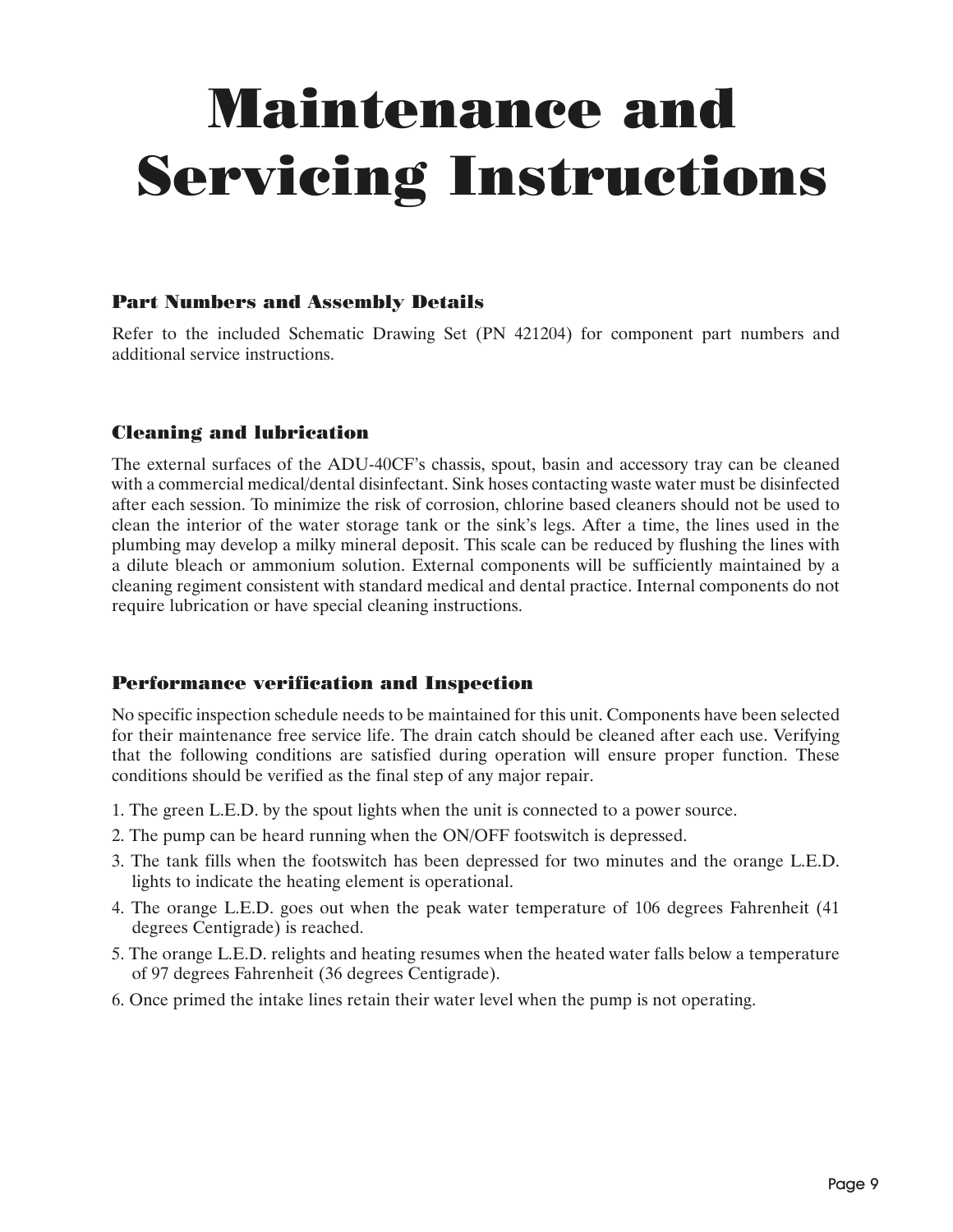#### Troubleshooting

| <b>Problem</b>                          | Cause                                            | <b>Action</b>                                                |
|-----------------------------------------|--------------------------------------------------|--------------------------------------------------------------|
| Not drawing water, pump operating       | No water source/intake tube<br>above water line. | Add water to source/adjust intake hose                       |
|                                         | Solenoid valve closed                            | Replace                                                      |
|                                         | Pump seals                                       | Replace pump                                                 |
| Not drawing water, pump not operating   | Fuse blown                                       | Inspect pump, replace if required                            |
|                                         | Diode                                            | Inspect control board, replace                               |
|                                         |                                                  | components or board as required                              |
| Not heating water, orange LED lit       | Heating element fuse blown                       | Inspect control board and heating                            |
|                                         |                                                  | element, replace components as                               |
|                                         |                                                  | necessary                                                    |
|                                         | Heating element damaged                          | Replace element                                              |
| Not heating water, orange LED not lit   | Spout not raised                                 | Raise spout                                                  |
|                                         | Tilt switch shut off                             | Ensure sink is standing upright                              |
|                                         | Circuit board, thermal sensor                    | Inspect control board and<br>components, replace as required |
|                                         | Level sensor                                     | Replace level sensor                                         |
|                                         |                                                  |                                                              |
| Not heating water, green L.E.D. not lit | No system power                                  | Check electrical source and connections.                     |
| Leak at spout                           | Seal failure                                     | Replace seal                                                 |
| Water leak from sink bottom             | Internal leak                                    | Remove basin and search for leak                             |
|                                         |                                                  | Tighten or replace clamps or tubing                          |
|                                         | Tank                                             | Tighten fittings                                             |
|                                         |                                                  |                                                              |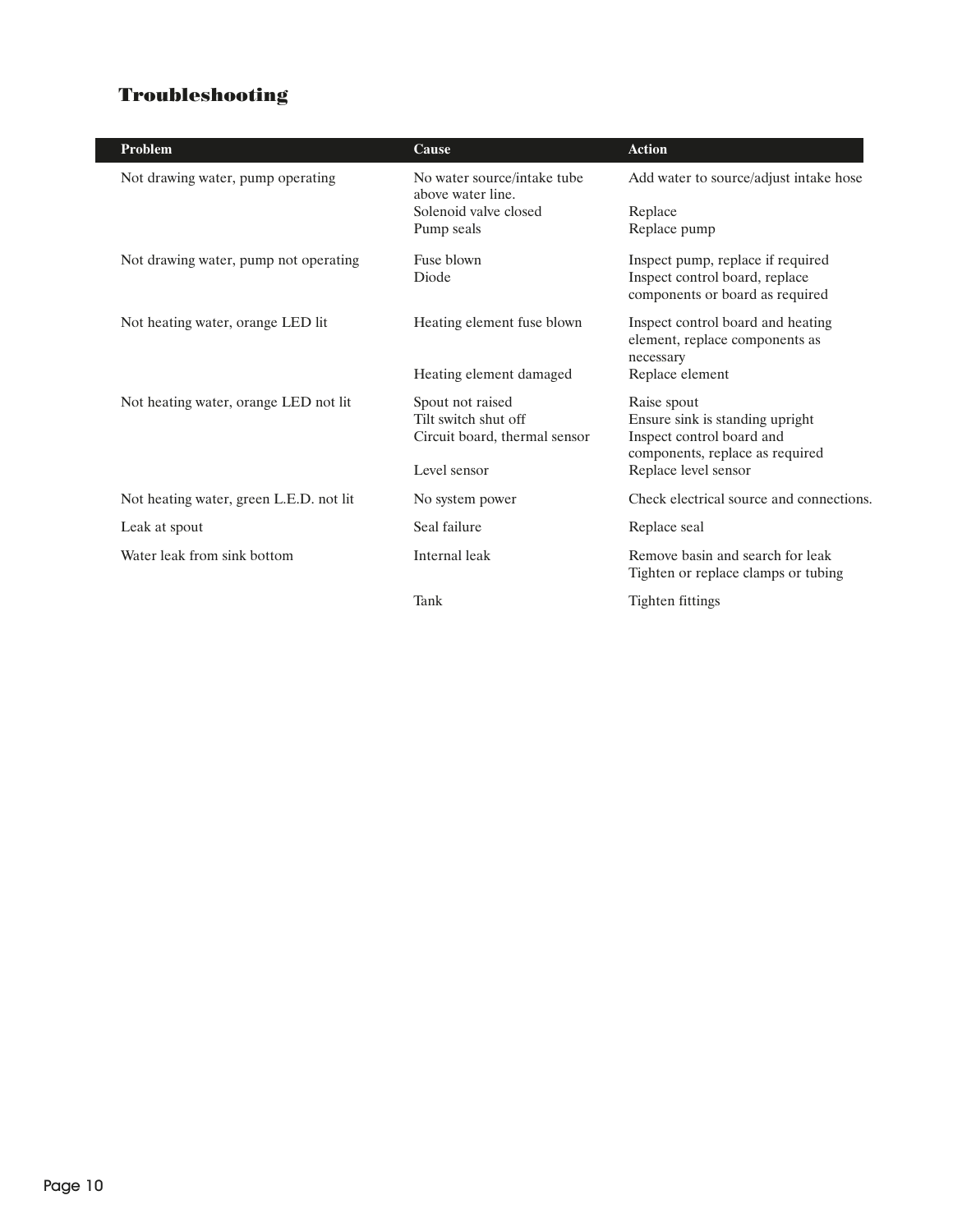#### Disassembly, Repair & Replacement

**Note:** The unit should only be powered when it is in the upright position. Operation with the tank tilted at an extreme angle can cause the tilt shutoff sensor to actuate, shutting off the heater. **Note:** Before beginning any repair, be sure to disconnect the sink from the power source.

Access to internal components is gained by removing the spout guide and the sink chassis.

#### **Spout guide removal** *(Figures L1 & L2)*

**Tools:** Channel lock pliers and 8 in. crescent wrench.

- 1. Loosen the 1.75 in. hex nut at the base of the spout guide.
- 2. Remove the spout guide from the heating tank by wrenching on the hex fitting at the top of the guide. Note: If using the optional 15-inch spout, wrench on the flats on the sides of the pivotal spout guide.
- 3. Lift the spout assembly out of the tank.
- 4. Replace by reversing steps.

**Chassis removal** *(Figure M)* **Tools:** 1/8 hex drive or Allen wrench and a 5/16 open-face wrench or crescent wrench

- 5. Loosen the eight screws located around the perimeter of the sink chassis.
- 6. Lift the sink chassis and locate the chassis ground lead and L.E.D. wiring. Remove L.E.D. wiring connector from the control board. If necessary, remove the ground lead from the sink chassis.
- 7. Reassemble by reversing steps.

Once the interior of the sink has been accessed the following services can be performed:

#### **Replacing fuses**

The control board and heating element are protected by the 15A fuse and the pump is protected by the 2A fuse. Both these fuses are located on a bracket atop the solenoid valve. The fuses are not intended to be operator replaceable. A blown fuse is a symptom of a more serious problem with one of the parent components. Inspect the appropriate system elements before replacing fuses.

#### **Replacing the heating element**

**Tools:** Phillips screwdriver, 8 in. crescent wrench, and 1/8 hex drive or Allen wrench

- 1. Disconnect the heater ground and power leads at the heating element.
- 2. Loosen the hardware securing the heating element to the tank.
- 3. Pull the heating element from the tank.
- 4. If additional clearance is required, loosen the 4 screws on the underside of the chassis which secure the pump bracket. Apply a 1/4-inch bead of RTV sealant around the heater slot, removing old sealant if necessary. Replace heater by reversing the disassembly steps. **Note:** The attachment of the power leads to the heating element does not require a specific wire orientation.

**Hex Nut**

E's

**Spout Guide**

*Figure O - Heating Element*



**Pivotal Spout Guide**

*Figure M - Ground*

**Hex Nut**

**Spout Locking Cap**

*Figure N - Fuses*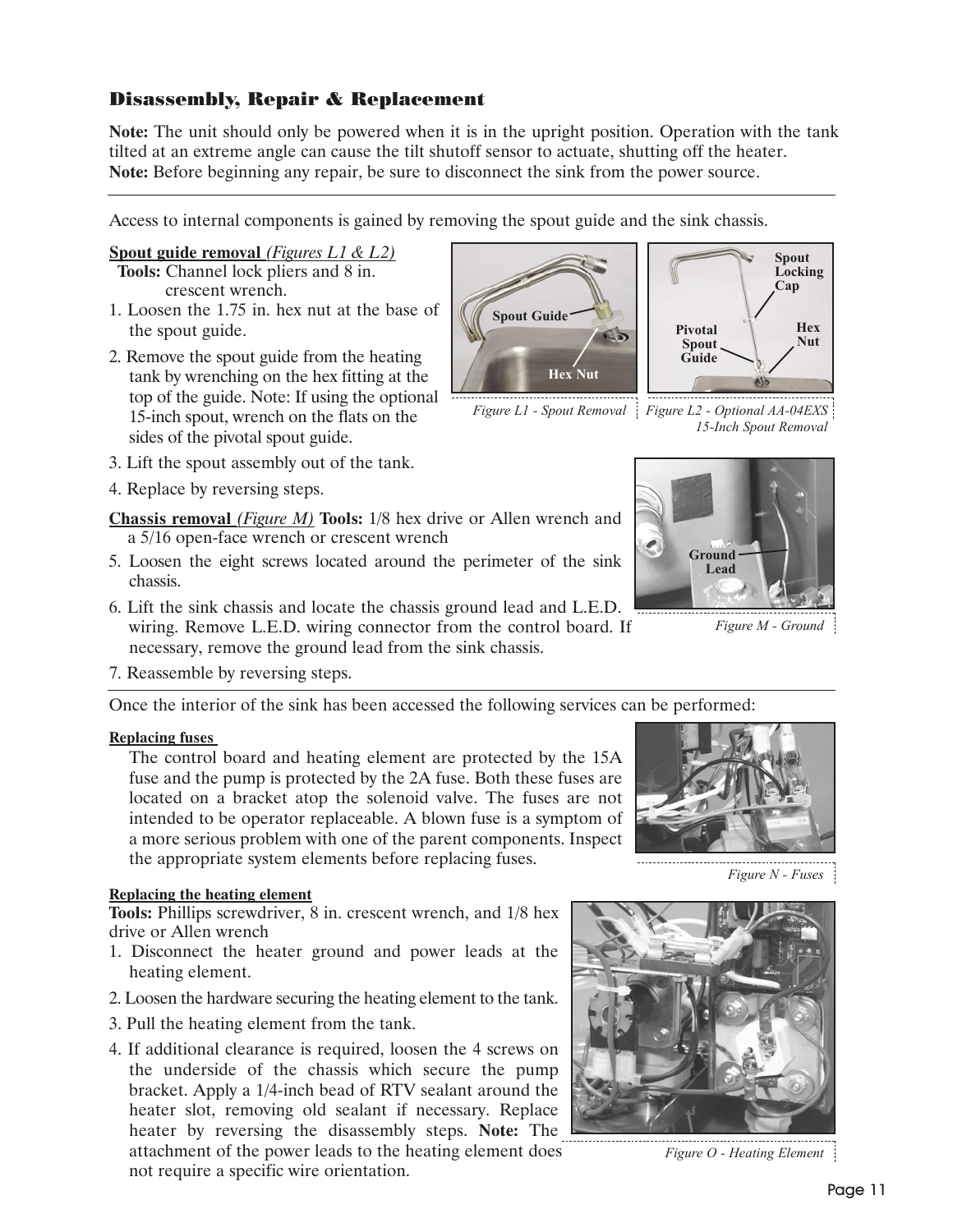#### **Replacing the level sensors Tools:** 8 in. crescent wrench

- 1. Trace the electrical leads from the tank level sensor and the tilt shutoff sensor to the control board and remove the sensors' connectors. Note the wiring configuration from the sensors to their connectors. Note the mating connector located on board.
- 2. Note the orientation, then unscrew the level sensor from the tank. Remove the mounting hardware from the tilt sensor.
- 3. Install the new sensors as required. On the tank sensor, make sure the peaked portion of the exposed fitting labeled N.O. (normally open) is positioned upward. Rewire and attach the new electrical connector at the original board location.

#### **Replacing the electric intake pump** *(Figure Q)*

**Tools:** Pliers, 5/16 deep well socket or driver, and a flat blade screwdriver

- 1. Remove the snapper type clamp from each end of the pump by pushing its tabs in opposite directions. Use pliers to improve clamp manipulation. Work the tubing off each end of the pump.
- 2. Loosen the green retaining screw and remove the grounding wire from the pump.
- 3. Remove the two nuts which mount the pump to the bracket.
- 4. Trace and disconnect the pump wiring from the control board and the solenoid valve. Connect the new wires at the old locations.
- 5. Replace the pump and reassemble by reversing steps. Make sure that the flow direction arrow on the new pump points away from the solenoid valve.

#### **Replacing the electronics board** *(Figure R)*

**Tools:** 1/4 open face wrench or crescent wrench, Phillips screwdriver, and pliers

- 1. Remove the board mounting hardware from each of the four corners of the control board.
- 2. Wire the new board by tracing the leads from the old board or by following the wiring schematic, *Refer to Figure S.*
- 3. Secure the new control board in each corner with the mounting hardware.





*Figure Q - Intake Pump*



*Figure R - Electronics Board*

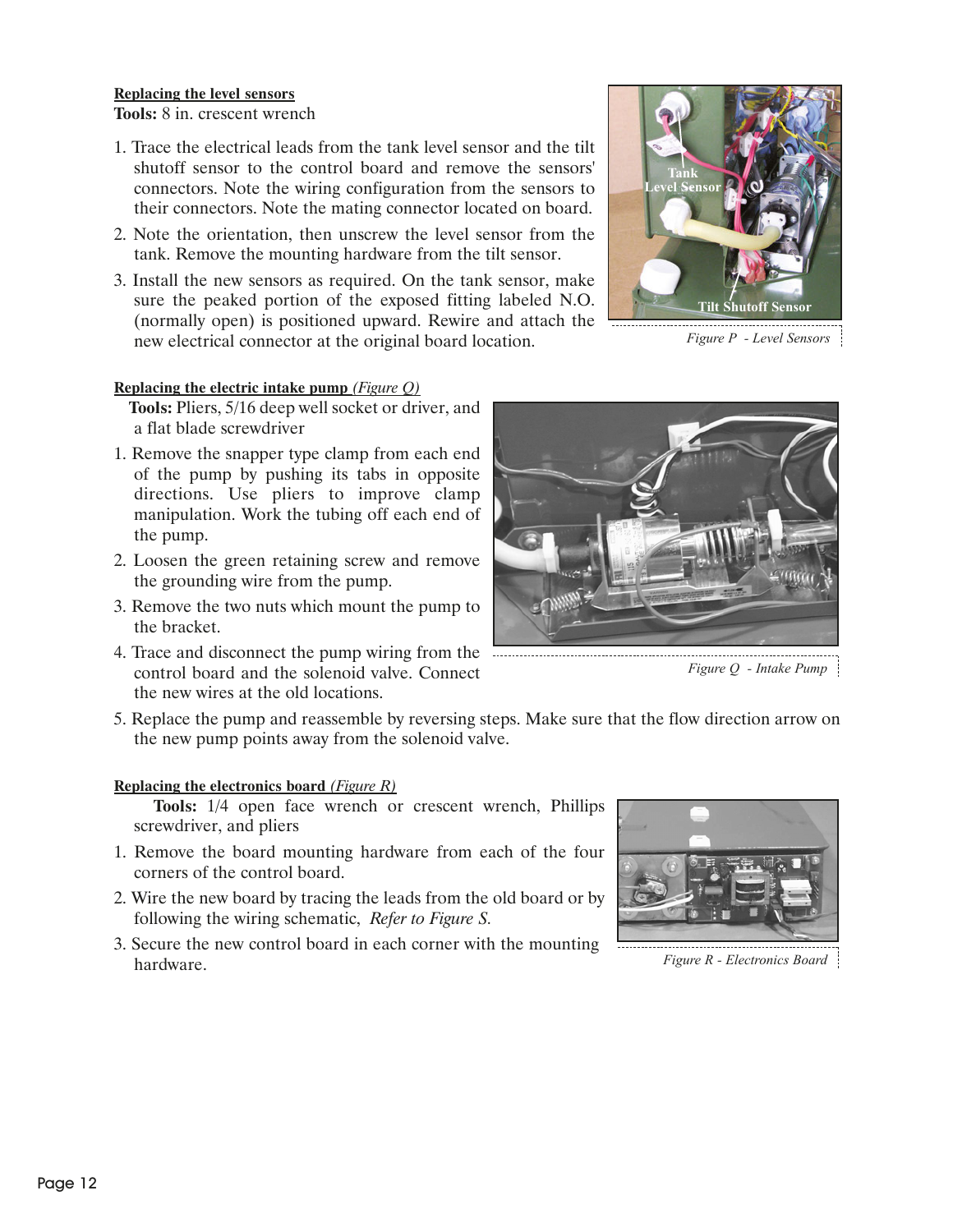#### **Replacing the solenoid valve**

**Tools:** Pliers, 1/4 socket, 5/64 hex drive or Allen wrench, and 8 in. crescent wrench

- 1. Remove the snapper type clamp from the end of the solenoid valve by pushing its tabs in opposite directions. Use pliers to improve clamp manipulation. Work the tubing off the end of the valve.
- 2. Loosen the solenoid ground lead.
- 3. Remove the fuse/resistor plate from the solenoid bracket. It is not necessary to disconnect the wiring.
- 4. Disconnect the two flag terminals. **Note:** When reattaching, the flag terminals do not require specific valve tab orientation.
- 5. Remove the "WATER IN" quick disconnect from the underside of the chassis base.
- 6. Remove the four screws holding the solenoid vale to the solenoid adapter.
- 7. Replace the solenoid valve and reassemble by reversing steps.

#### **Replacing spout guide seals** *Refer to Figure L1*

**Tools:** Needle-nose pliers, small screw driver or dental instrument

- 1. Remove the spout from the tank as per Spout Guide Removal.
- 2. Push out the roll pin at the base of the spout
- 3. Remove the spout from the spout guide.
- 4. Using a small screwdriver, lift the o-ring from its groove in the interior of the spout guide.
- 5. Replace the o-ring and reassemble by reversing steps. Be careful not to deform the spout tube when reinstalling the roll pin.

#### **Replacing seal in optional 15-inch Spout** *Refer to Figure L2*

**Tools:** Needle-nose pliers, small screw driver or dental instrument

- 1. Remove spout from the tank as per Spout Guide Removal.
- 2. Remove three capscrews from bottom of spout base with Allen wrench.
- 3. Remove cap and tube assembly.
- 3. Using a small screwdriver, lift the o-ring from its groove in the bottom of the spout base.
- 5. Replace the o-ring and reassemble by reversing steps.

#### Preparation for shipment and long term storage

No special preparations are required for shipment or long term storage. However, proper completion of all steps of the Shut-Down Section is important. The sink's polypropylene case is internally gasketed to be water tight. Moisture trapped in the case may promote bacteria growth in hot storage conditions and residual water may damage plumbing components in freezing conditions. Be sure to purge the system completely. Disinfect and dry all hoses and external surfaces thoroughly.

Storage of sink components in their proper pouches and locations will best protect them from damage caused by shifting in transport.

After periods of extended storage, cleanse as per the instruction in Cleaning and Lubrication Section.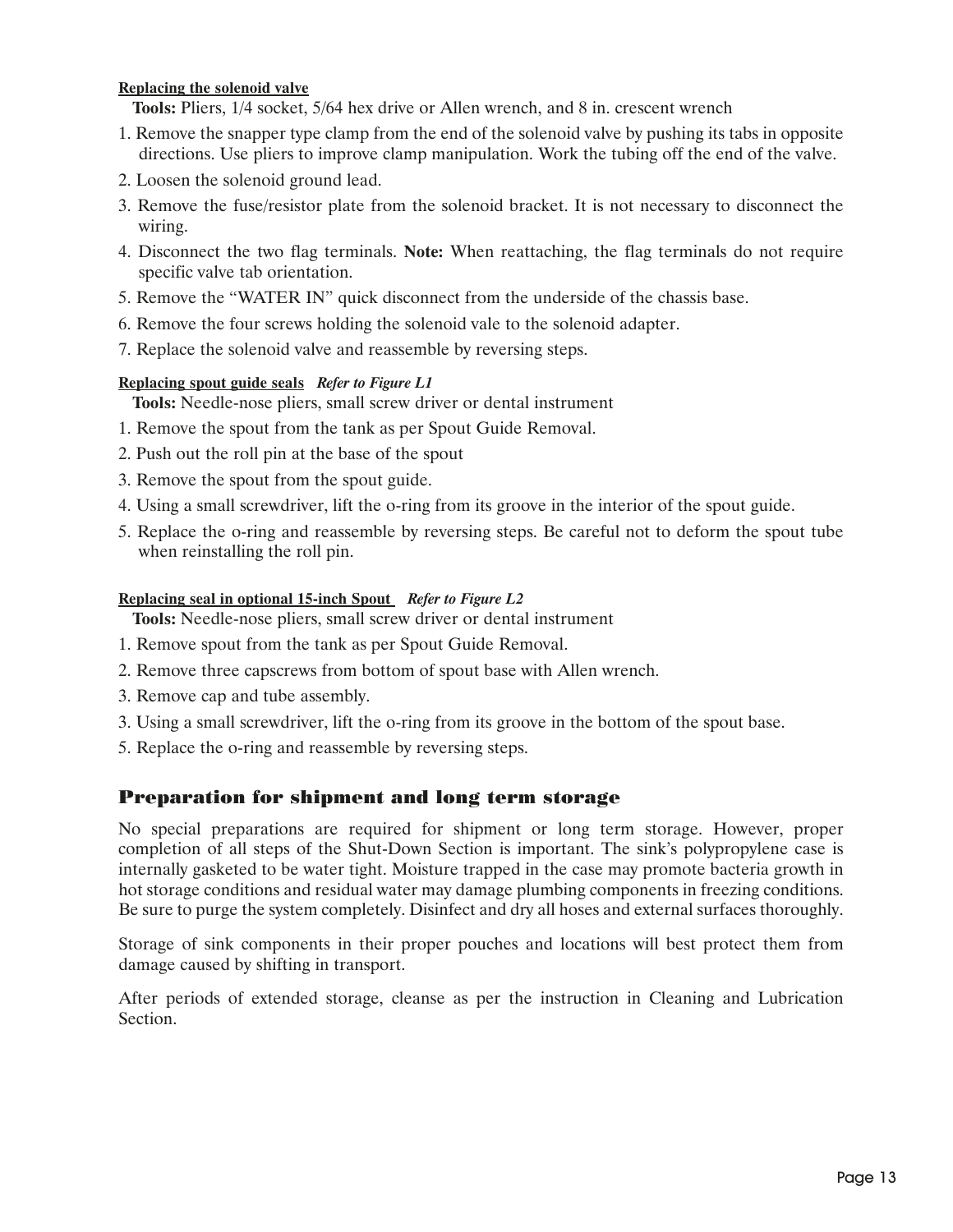NOTES: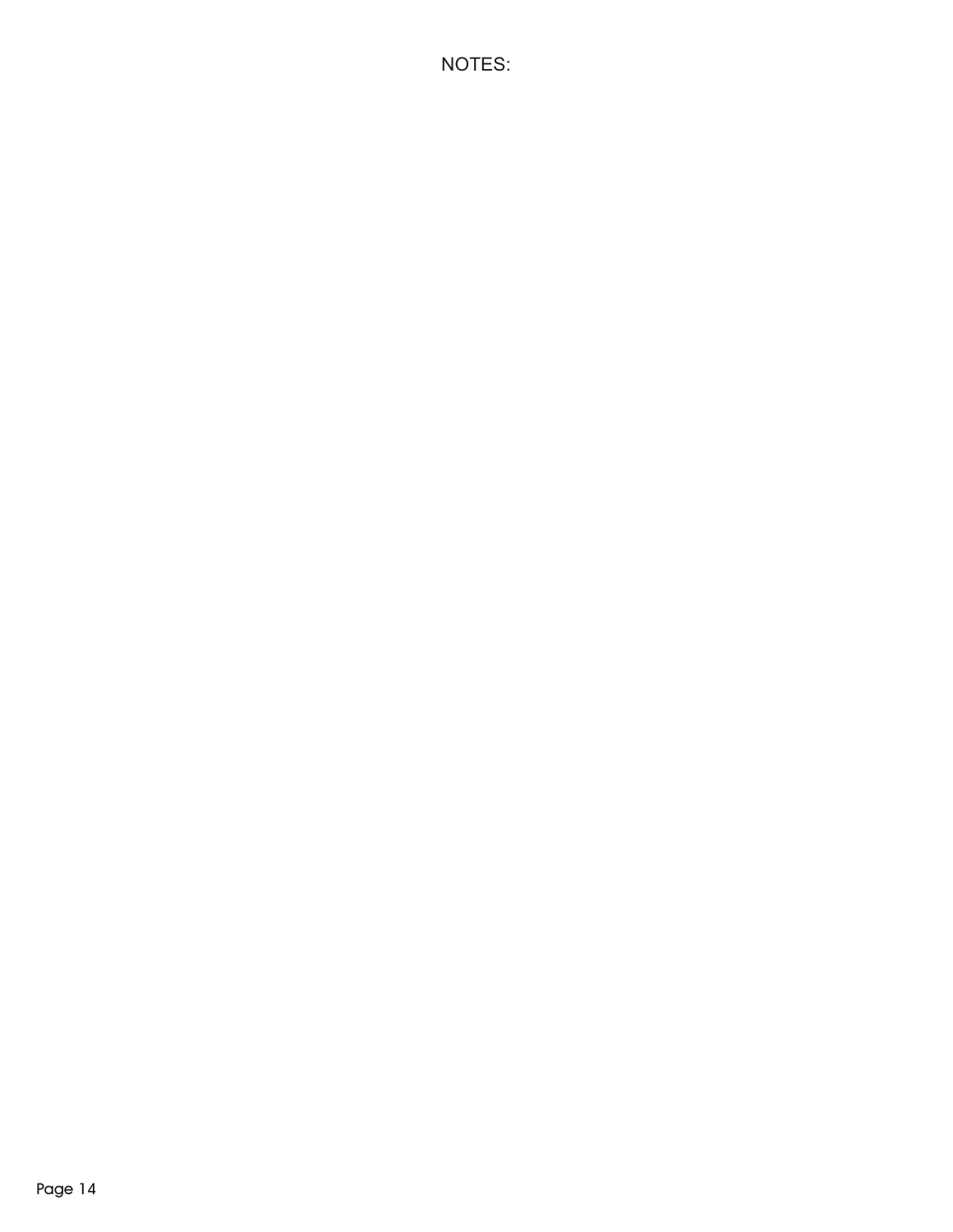NOTES: